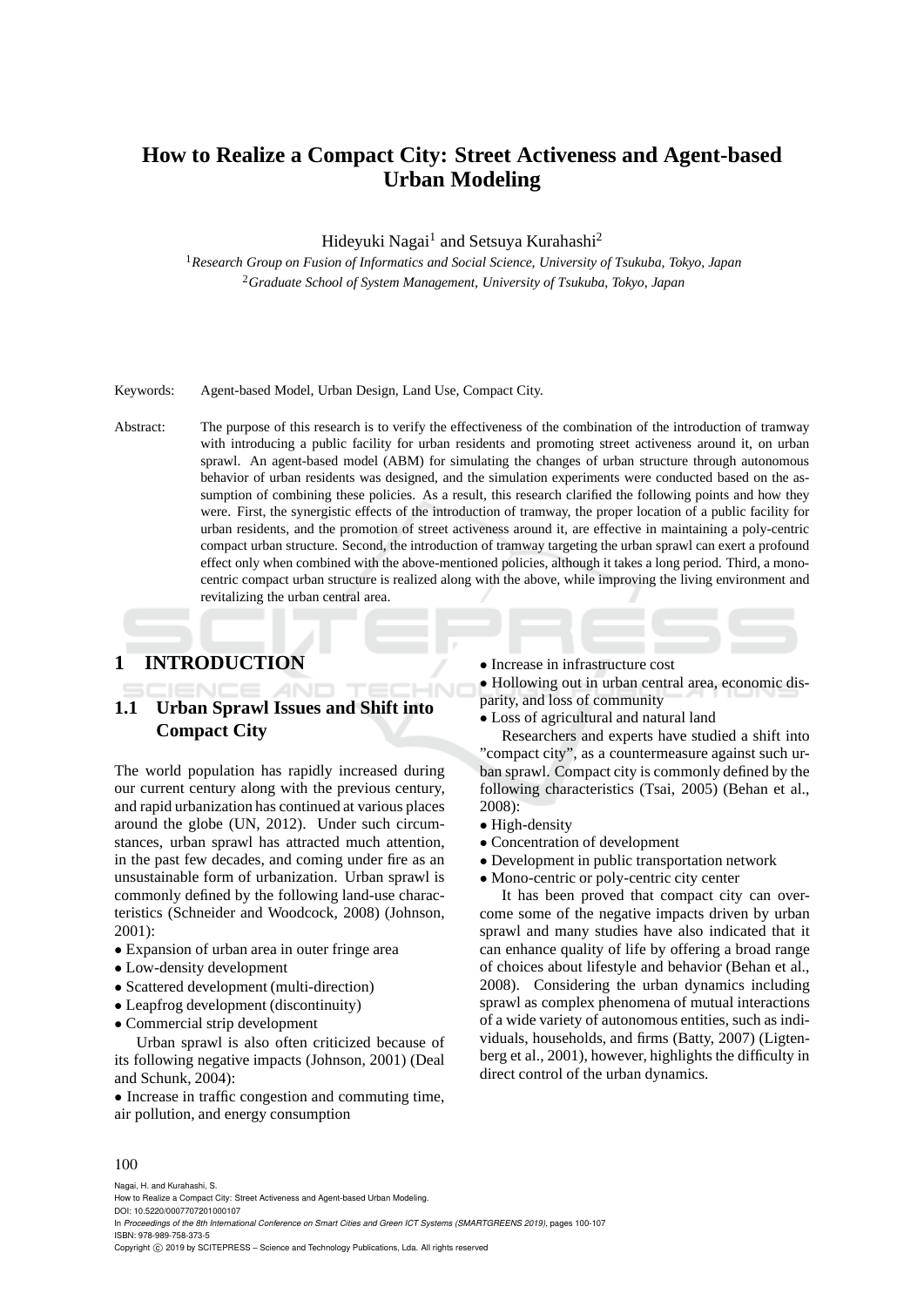### **1.2 Purpose of this Research**

With these in mind, this research designed an agentbased model (ABM) to simulate urban structure changes through the induction of autonomous behavior of urban residents rather than the compulsion, and this research verified the following points:

• Is the combination of a introduction of tramway with introducing a public facility for urban residents and promoting street activeness around it effective in controlling urban sprawl?

• Is the combination of these policies also effective in improving existent urban sprawl?

# **2 RELATED WORKS AND POSITION OF THIS RESEARCH**

#### **2.1 Agent-based LUTI Model**

Urban sprawl is a special kind of land-use change, urban spatial expansion along a city boundary. And land-use changes come from its complex driving forces and their interactions (Ligtenberg et al., 2001). Above all, the fundamental principle that land-use impacts transport and vice versa has been acknowledged by many researchers and supported by empirical findings (Acheampong and Silva, 2015). These research efforts have culminated in the development of operational urban land-use/transport interaction (LUTI) models.

And recently, researchers have supported the modeling approach of an agent-based model (ABM) to express the real-world complicated system including a city as a macro-level state that is generated by microlevel collective interactions and adaptive behavior of multiple autonomous agents (Batty, 2007) (Railsback and Grimm, 2011).

A series of agent-based LUTI models, which is an integration of the above two concept, have contributed to express complicated macro-level land-use patterns of cities sprawl as self-organization through microlevel adaptive behavior of agents, such as households and firms. And such models have served to explore urban growth scenarios.

# **2.2 Revitalization of Urban Central Area**

Jacobs (1969) has emphasized the attractiveness of a city as a lively and bustling place which has served as a market for exchange from the time before the establishment of the concept of nation or trading by cur-

rency (Jacobs, 1969). And researchers and experts have reevaluated the importance of informal public spaces for activities of local residents in the way of an antithesis to urban development on an inhuman scale as well as another way to regain people in urban central areas. The two factors are vital to forming such public space. First, such public space needs to serve as a hub for people in their daily lives so that they can visit there casually while they are out. As for such urban hubs, public complexes based mainly on a library have recently attracted much attention. The representative one is the series of Idea Store in London, U.K. Several pioneering libraries built and put into operation recently in Japan are also relevant to these cases <sup>1</sup>. These public complexes, while offering the library service as the core function, provide a wide variety of other services, such as cafe and support of learning and civic activities. They also try to enhance convenience by various policies such as an extension of opening time. By doing so, they play an important role to serve as a hub for local culture. Second, such public space needs to generate "street activeness" set in an open space, such as a street or a plaza, around the public space. Street activeness indicates a lively situation where individuals gather and stroll around downtown while enjoying exchanges, such as encountering various people, contacting various shopping goods, and experiencing other services (Nagai and Kurahashi, 2017). It has been long argued that such interactions propel economic activity, and recent researches have also indicated that such interactions can enhance economic productivity through creative knowledge spillover (Landry, 2012). Furthermore, the following positive feedback has been demonstrated empirically: the number of people that visited a certain place including their sojourn time they spent there can derive attract further activeness (Kakoi et al., 2010).

### **2.3 Position of this Research**

By integrating the above-mentioned conceptual framework, Nagai (2017) built the agent-based model (ABM) to consider qualitative benefit obtained by visiting informal public space along with the daily travel of urban residents. And they clarified that the synergistic effects of policies of locating of the public space and promoting street activeness in such a place, are effective to maintain a compact urban structure (Nagai and Kurahashi, 2017). On the other hand, an introduction of tramway is well known as one of the measures to improve urban environment. Tramway has

<sup>1</sup> e.g., Gifu Media Cosmos in Gifu, Japan (2015), Art Museum & Library, Ota in Gunma, Japan (2017).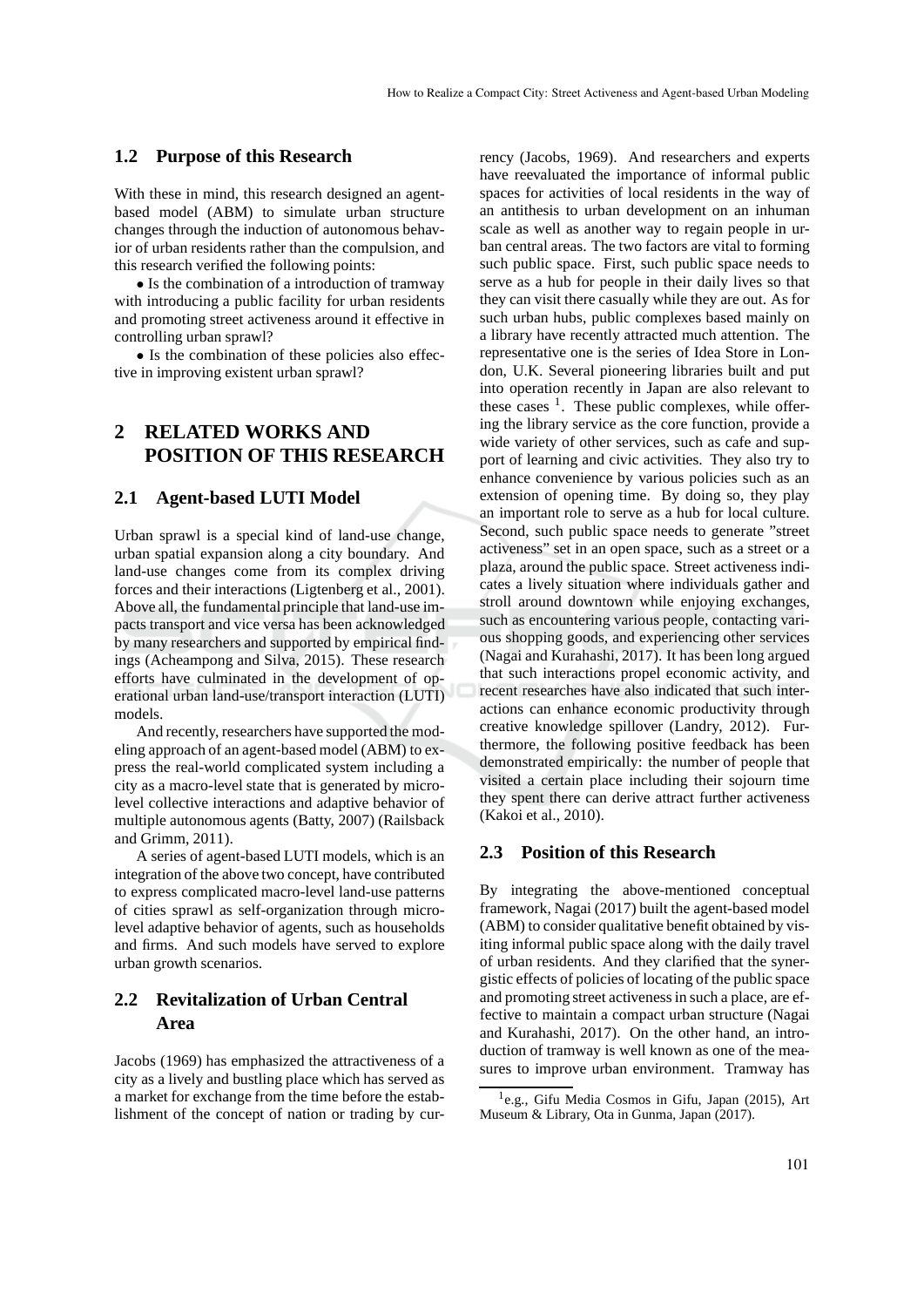been introduced especially in many European cities (De Bruijn and Veeneman, 2009), and in recent years momentum for introduction of tramway has also been raised in Japan. Additionally, especially in Japan, a large part of the land is mountainous, thus the area suitable for urbanization is relatively small. And the population is also declining (MLIT, 2016). For these reasons, improvement of many cities that have already sprawled is considered to be more important. With these in mind, this research develops the conceptual framework introduced by Nagai (2017) (Nagai and Kurahashi, 2017) to verify whether the introduction of tramway is effective in maintaining compact urban structure, and whether it is also effective in improving sprawled urban structure.

## **3 SIMULATION MODEL**

The overview of the experimental model was described below according to the ODD (Overview, Design concepts, and Details) protocol.

#### **3.1 Purpose**

By simulation experiments by the ABM that abstracted a city and behavior of the residents in the city, this research verified the effects of controlling the urban structure, which was planned according to the zoning, based on the combination of the introduction of tramway with introducing a public facility for urban residents and promoting street activeness around it. Additionally, this research verified the effects of improving the urban structure, which has already sprawled, based on the combination.

### **3.2 Entities and Scales**

Entities are a planar urban schematic and household agents who act in the urban schematic. Both are spatially-explicitly expressed. Fig. 1 shows the urban schematic. This is the abstraction of a part of typical regional cities in Japan, where a central business district (CBD) and bedroom towns connected by railway. They were planned according to the zoning with separation between residences and job locations. Therefore, they are also regarded as the poly-centric compact city, which is composed of multiple hubs linked with traffic networks and sharing their own role (Tsai, 2005). In the urban schematic, two domains are located: a residence district and a central business district (CBD). The residence district is the aggregation of residences, which are the starting point and the final destination of each household agent's daily travel

which corresponds to commuting. CBD is the aggregation of job locations, which are also a halfway point of the travel. Two railway stations are located at each center. Additionally, a highway is located 500 meters north of the railway. Furthermore, three tramway routes are radially installed around the central station as a hub (see next section for details). To simplify the simulation, this schematic is assumed to have uniform and high-density sidewalks and roads overall and household agents can freely travel on this space on foot, by bicycle or private automobile.

In the residence district, residences of the same number as household agents: 1,000 are located randomly based on normal distribution centering on the residence station. Similarly, job locations of the same number are also located in CBD. Additionally, one public facility such as a complex mentioned in the previous section: a public facility for stopping off (PFS), is located in the central area of CBD.



Figure 1: Urban Schematic.

## **3.3 State Variables of Household Agent**

State variables of household agent are as follows:

- Position of the residence
- Position of the job location
- Type of linked trip selected currently
- Value list of linked trips

A linked trip indicates the series of travels of each household agent from the starting point to the destination.

### **3.4 Process Overview and Scheduling**

Each household agent repeats daily travel based on the value list of linked trips, and fixes travel mode in one way through the learning period. After that, a part of all household agents randomly chosen relocate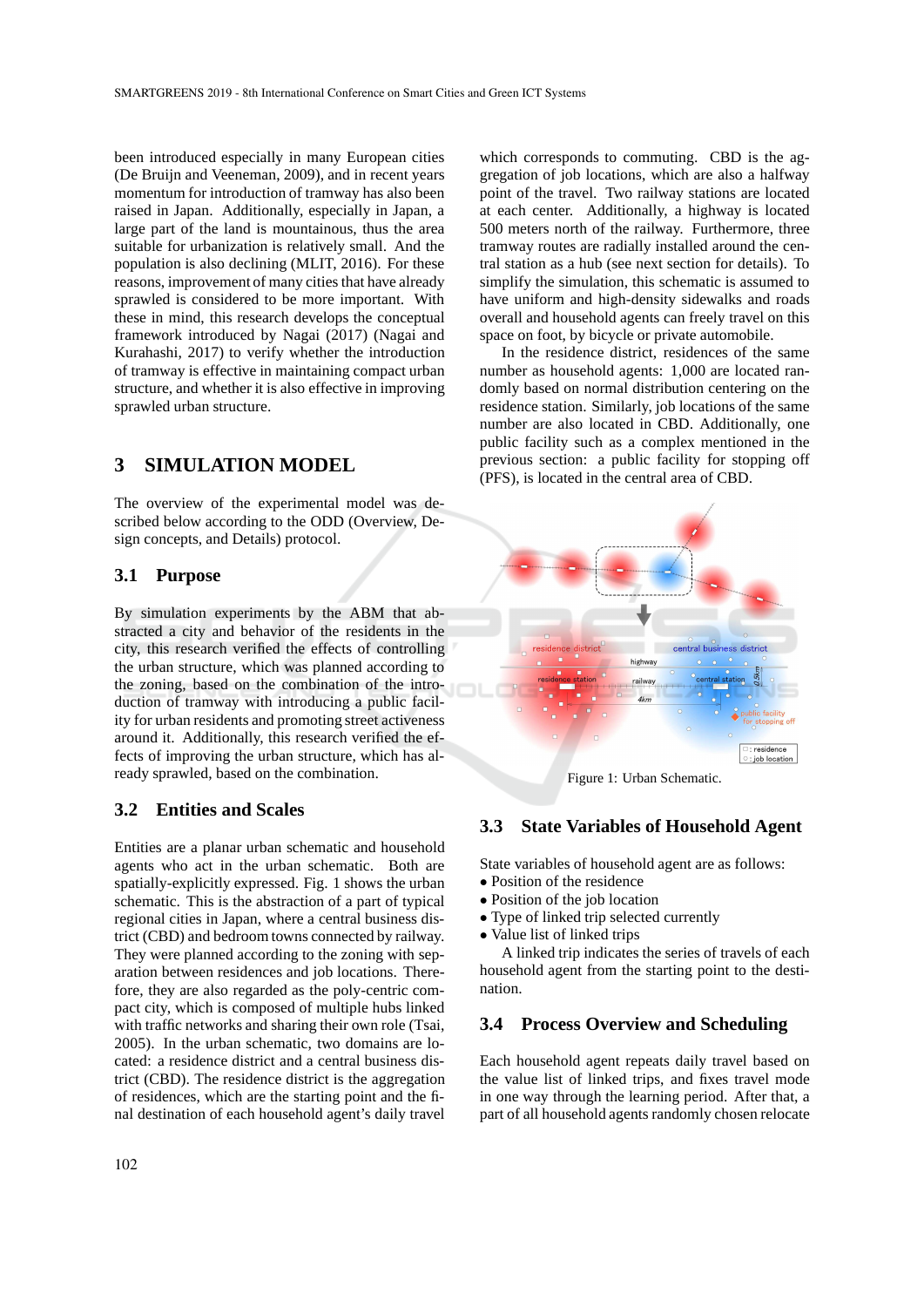their residences. In this research, after the loop process of residential relocation is repeated 20 times, the simulation stops processing. <sup>2</sup>

### **3.5 Sub-model of Daily Travel**

Each household agent repeats daily travel according to the selected linked trip. The representative travel mode is either of the following: on foot, by bicycle, train, private automobile, or tramway. The initial representative travel mode of all household agents is train according to the original urban planning philosophy. Each household agent leaves the residence for the job location. And after all household agents arrive at each job location, they leave for PFS. After arriving and staying there, finally they return to the residence. When returning, the total travel cost  $C$  is calculated according to the equation below.

$$
C = wtCt + wcCc + wfCf - wPP
$$

 $C_t$ ,  $C_c$ ,  $C_f$ , and *P* indicate time cost, charge cost, fatigue cost, and activeness value.  $w_t$ ,  $w_c$ ,  $w_f$ , and  $w_p$ indicate each preference bias. The preference biases of all agents are assumed to be equal. According to this cost, the household agent updates the value  $V_i$  of the selected *i*-th linked trip, according to the equation below.

$$
V_i \longleftarrow \alpha(-C) + (1-\alpha)V_i
$$

The following travel is done according to the linked trip selected by the ε-greedy method based on this value. And each household agent fixes their travel mode in one way through the learning period of 30 times' daily travel. This setting is based on the findings that individuals choose travel modes and routes rather boundedly rationally and habitually (Ramming, 2001).

#### **3.5.1 Activeness Value**

Within 500 meters radius around PFS, a promotion of street activeness is considered. Here, it is assumed that street activeness can be generated when household agents traveling on foot or by bicycle within this range interact face-to-face. During this time, relevant household agents acquire benefit brought about by the street activeness as activeness value *P* according to the equation below.

$$
P=\eta_{ac}D_{ac}
$$

*Dac*(*agent*) indicates the number of other household agents traveling on foot or by bicycle within 100 meters radius centering on the relevant household agent. η*ac* indicates coefficient of activeness. The total travel cost is reduced by the amount obtained by multiplying the activeness value *P* with preference bias *wP*. The coefficient of activeness can be regarded as a level of effort to bring further street activeness within the relevant range according to the agglomeration of pedestrians. This coefficient is enhanced by projects such as arranging comfortable sidewalks and cycling roads, arranging attractive retail stores, or holding attractive events. Improvement in this coefficient enhances the benefit for travel on foot or by bicycle and increases a balanced total travel cost. Therefore, this coefficient can be regarded as a coefficient of gain.

#### **3.6 Sub-model of Residential Relocation**

After all household agents fix their travel mode in one way, 1/10 of all household agents randomly chosen relocate their residence. To the relevant household agents, 10 of candidate residences are presented randomly. Each household agents relocate to the candidate residence of which total living cost is the minimum. Travel cost (time) and rent are particularly significant constraints for those that households face on relocation (Acheampong and Silva, 2015) (Taniguchi and Takahashi, 2011). Based on these findings, the total living cost of these candidates is set as sum of total travel cost and land rent. The total travel cost is calculated by conducting virtual daily travel from a candidate residence based on the fixed travel mode fixed through learning. The land rent for the candidate residence increases corresponding to the agglomeration of neighboring residences and job locations. In other words, the local interactions between households, and between a household and an environment, also impact the change in land-use pattern through the change in land rent.

### **3.7 Initialization and Input Data**

Setting values of parameters of the urban schematic and household agent were set carefully based on the various materials such as statistical data published by public authorities e.g., the ministry of land, infrastructure and transport (MLIT, 2016), and previous studies, while assuming a regional city in Japan.

<sup>2</sup>This model assumes that a single loop process of residential relocation represent two years in the real-world. Therefore, 20 loop processes correspond to simulating 40 years of urban dynamics in the real-world.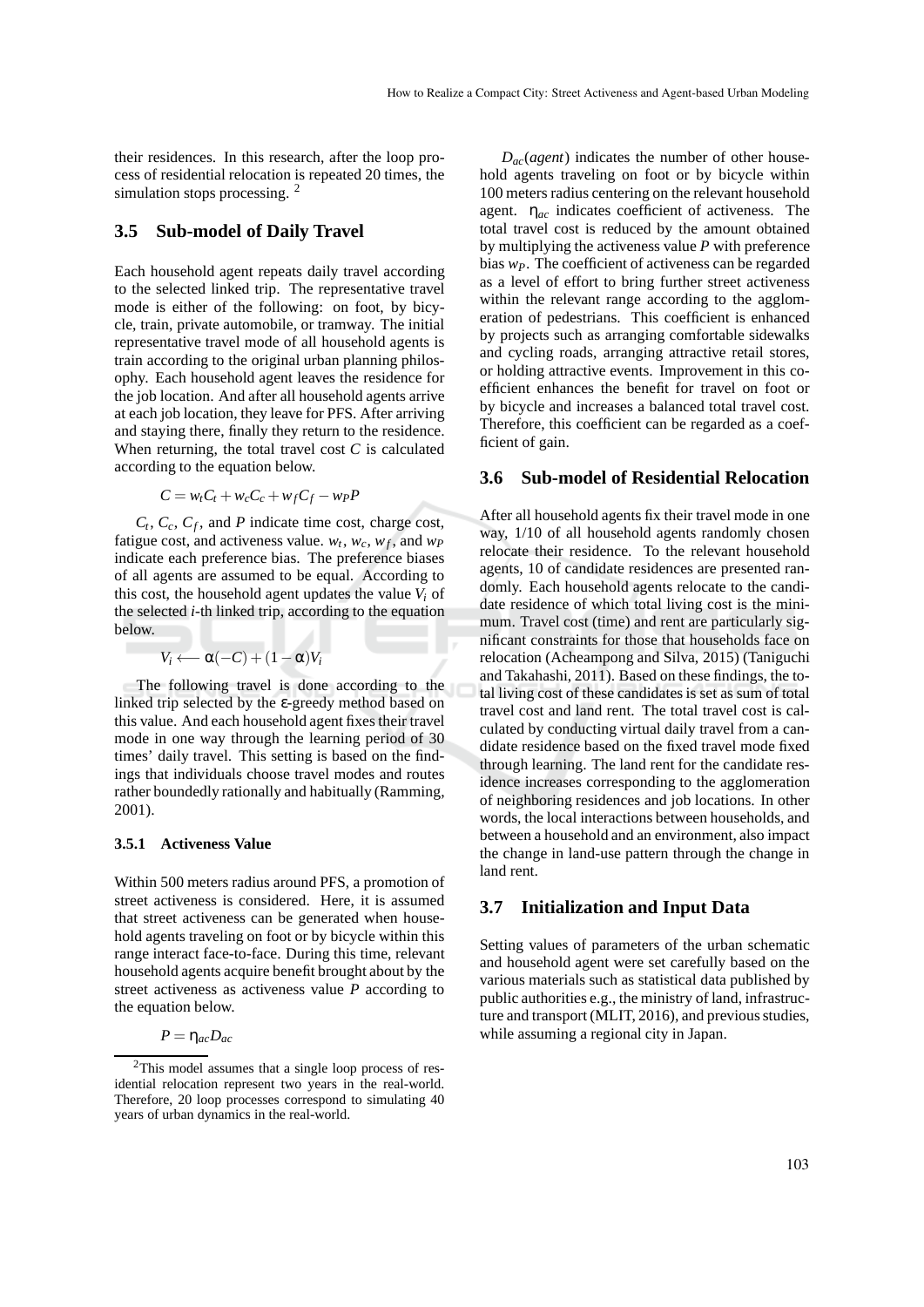## **3.8 Indicators to Estimate Experimental Result**

By observing the result of each experimental scenario according to the indicators shown below.

- Percentage of each representative travel mode
- Total  $CO<sub>2</sub>$  emission (expressed as percentage rela-
- tive to the basic scenario)
- Average travel time
- Distribution map of residences

# **4 EXPERIMENT 1 - INTRODUCTION OF TRAMWAY**

### **4.1 Conditions of Experiment 1**

The simulation here assumes that the tramway routes imitate the "Karlsruhe Model" (De Bruijn and Veeneman, 2009), where the routes are shared with ordinary railway. Therefore, three routes are radially installed centering on the central station as shown on Fig. 2, and the routes pass through CBD. Each route has tramway stops at 400 meters intervals. Along with this, residents can also choose the additional two types of linked trips. The first is by train and tramway in combination, and the other is by tramway. The experiments were conducted under the conditions of the following two types for the location of a public facility for stopping off (PFS).

• A : none (no promotion of street activeness)

• E : urban central area, 0.5km south and 0.5km east from the central station

And the four types, 0, 10, 20, and 30, for coefficient of activeness. Hereinafter, each of these experiments is expressed e.g., scenario At, Et0 - 30, by combining the symbols of A and E indicating the location of PFS, the initial letter t for the word of tram, and the coefficient of activeness. Additionally, this section reproduces scenario A, where tramway and PFS were not introduced, and a promotion of street activeness was also not implemented, to compare with the new scenarios and validate the simulation model.

#### **4.2 Results of Experiment 1**

Table 1 shows the quantitative result of scenario A, At, and Et0 - 30. Fig. 3 shows the final distributions of residences of the same scenarios.

The result of scenario At, when compared with scenario A, shows that private automobile users decreased by close to 30 points, while train (and



Figure 2: Schematic of tramway routes.

tramway in combination) users increased accordingly. Along with this, the sprawl on the periphery of CBD was improved, and the total  $CO<sub>2</sub>$  emission also reduced considerably.

The results of scenario Et0 - 30 show that, in scenario Et0, the percentages of each travel mode and the sprawl level were almost the same as scenario At. As advancing the promotion of street activeness, however, private automobile users got decreasing gradually. When the scenario reached Et30, private automobile users decreased to less than 10%, and train (and tramway in combination) users increased to more than 75%. Along with this, the cluster of residences of train users around the residence station was maintained quite clearly. Additionally, tramway users increased to more than 15%. And the total  $CO<sub>2</sub>$  emission also reduced to less than 30%.

Table 1: result of Experiment 1.

|                 | percentage of representative travel modes | CO <sub>2</sub> | travel |                   |                   |       |                |               |
|-----------------|-------------------------------------------|-----------------|--------|-------------------|-------------------|-------|----------------|---------------|
| scenario        | walk                                      | bicycle train   |        | $auto-$<br>mobile | $train +$<br>tram | tram  | emissio<br>n   | time<br>(min) |
| А               | 1.3%                                      | 2.4%            | 7.3%   | 89.0%             | 0.0%              |       | $0.0\%$ 100.0% | 9.3           |
| At              | 1.4%                                      | 2.6%            | 15.0%  | 49.7%             | 27.9%             | 3.5%  | 66.6%          | 20.6          |
| Et <sub>0</sub> | 1.1%                                      | 2.3%            | 14.4%  | 53.7%             | 25.3%             | 3.2%  | 91.1%          | 33.5          |
| Et10            | 1.2%                                      | 1.5%            | 11.3%  | 21.6%             | 57.1%             | 7.4%  | 48.1%          | 39.4          |
| Et20            | 1.2%                                      | 1.3%            | 9.5%   | 10.4%             | 65.7%             | 11.9% | 32.9%          | 44.7          |
| Et30            | 1.0%                                      | 1.1%            | 7.9%   | 7.1%              | 67.6%             | 15.3% | 28.6%          | 47.6          |

# **5 EXPERIMENT 2 - SETTING URBAN SPRAWL AS INITIAL STATE**

#### **5.1 Conditions of Experiment 2**

This section sets the final state of scenario A as the experimental initial state. Most of the residences were distributed on the periphery of CBD as sprawl, and private automobile users reached close to 90%. This shows the state after 20 loop processes of residential relocation (corresponding to 40 years) from the zoning between residences and job locations. The edge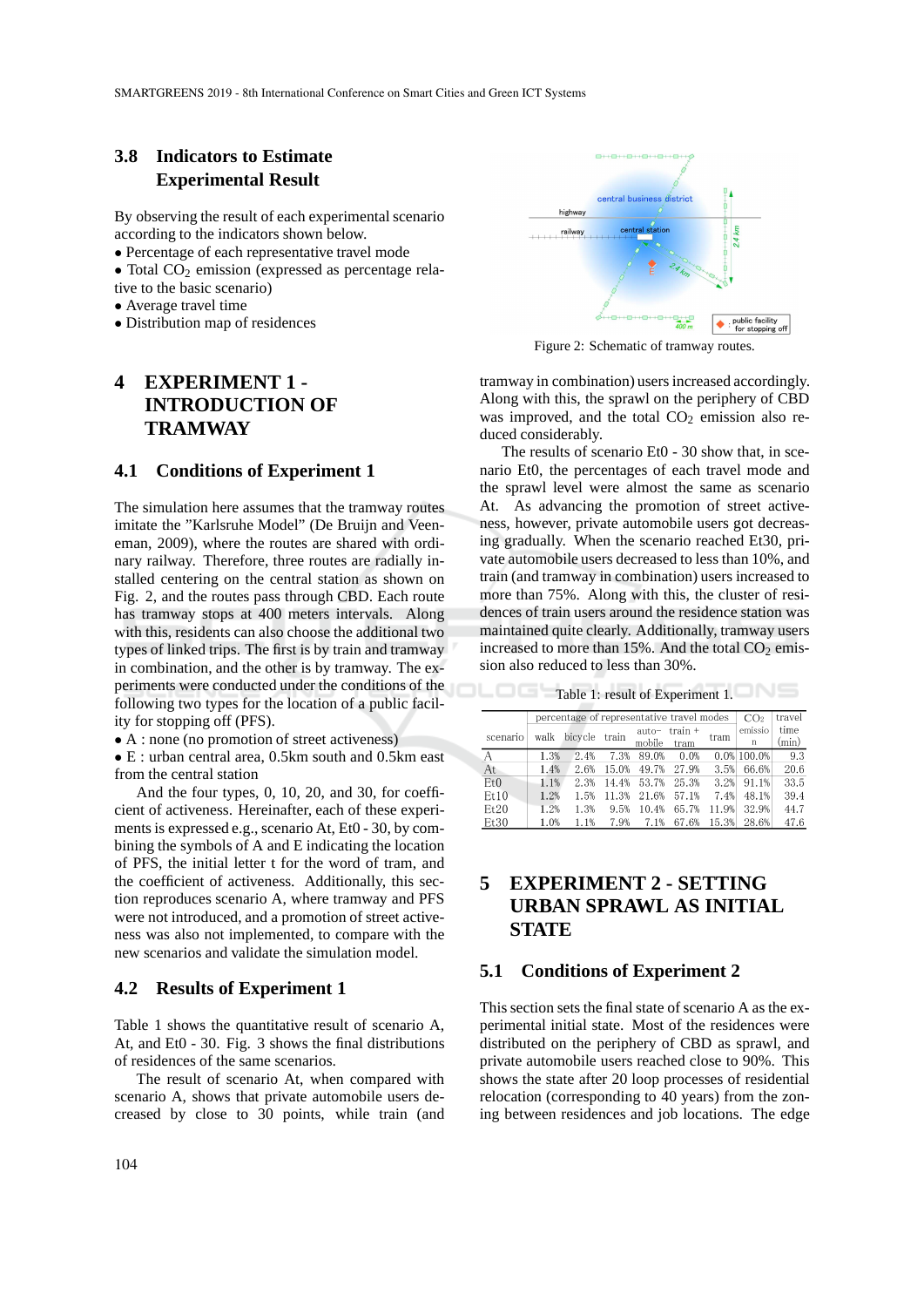

Figure 3: Residences' final distribution of Experiment 1.

HNO

routes of tramway also pass through the suburb area with sprawled residences.

The experiments were conducted under the conditions of the two types for the location of PFS and the four types for coefficient of activeness, like the previous section. Hereinafter, each of these experiments is expressed e.g., scenario SAt, SEt0 - 30, by combining the initial letter S for the word of sprawl, the symbols of A and E indicating the location of PFS, the initial letter t for the word of tram, and the coefficient of activeness. Additionally, scenario SEt30+, which was run for twice as long as SEt30, was executed.

## **5.2 Results of Experiment 2**

Table 2 shows the quantitative result of scenario SAt, SEt0 - 30, and SEt30+. Fig. 4 shows the final distributions of residences of the same scenarios.

The result of scenario SAt shows that private automobile users increased further, and the sprawl of their residences on the periphery of CBD also advanced further, unlike scenario At.

The results of scenario SE0 - 30 also show that both the decrease in the private automobile users and the cluster of residences of train users around the residence station were not observed, unlike the series of Et. Particularly in scenario SEt0 - 20, private automobile users increased further, and the sprawl also advanced further, like scenario SAt. In advancing the promotion of street activeness, however, private automobile users decreased, and tramway (and train in combination) users increased and reached close to 50% in total in scenario SEt30.

Furthermore, the results of scenario SEt30+, where scenario SEt30 was run further, shows that tramway (and train in combination) users reached close to 90% in total. Along with this, the total  $CO<sub>2</sub>$ 

emission also reduced considerably, and the following two clusters of residences were emerged. One is the cluster by residents commuting by train and tramway in combination (about 20%), on centering the residence station. The other is the cluster by residents commuting by tramway alone (about 70%), along tramway routes from the center to the periphery of CBD.

Table 2: Result of Experiment 2.

|            | percentage of representative travel modes | CO <sub>2</sub> | travel |                   |                 |       |              |               |
|------------|-------------------------------------------|-----------------|--------|-------------------|-----------------|-------|--------------|---------------|
| scenario   | walk                                      | bicycle         | train  | $auto-$<br>mobile | train +<br>tram | tram  | emissio<br>n | time<br>(min) |
| <b>SAt</b> | 0.8%                                      | 1.3%            | 1.5%   | 93.4%             | 1.3%            | 1.7%  | 89.3%        | 7.5           |
| SEt0       | 0.7%                                      | 0.9%            | 1.7%   | 94.1%             | 1.5%            | 1.2%  | 95.4%        | 20.9          |
| SEt10      | 0.6%                                      | 0.6%            | 1.7%   | 94.5%             | 1.4%            | 1.2%  | 97.1%        | 21.1          |
| SEt20      | 0.8%                                      | 0.7%            | 1.4%   | 91.8%             | 1.9%            | 3.3%  | 94.8%        | 21.3          |
| SEt30      | 2.3%                                      | 0.9%            | 4.1%   | 44.9%             | 12.3%           | 35.6% | 54.2%        | 37.4          |
| $SEt30+$   | 0.8%                                      | 0.9%            | 1.4%   | 10.0%             | 19.4%           | 67.5% | 20.6%        | 43.7          |

# **6 DISCUSSION**

### **6.1 Estimation of Experimental Results**

By combining the introduction of tramway with introducing a public facility for stopping off (PFS) and promoting street activeness around it, private automobile users decreased, when compared with the cases when no policies were implemented. And train (and tramway in combination) users increased accordingly. Along with this, the total  $CO<sub>2</sub>$  emission reduced, and the compact urban structure, which was formed according to the zoning, was maintained. These suggest that the synergistic effects of the above-mentioned policies could impact positively on a both static and dynamic urban environment. This also seems to be because the promotion of street activeness, which is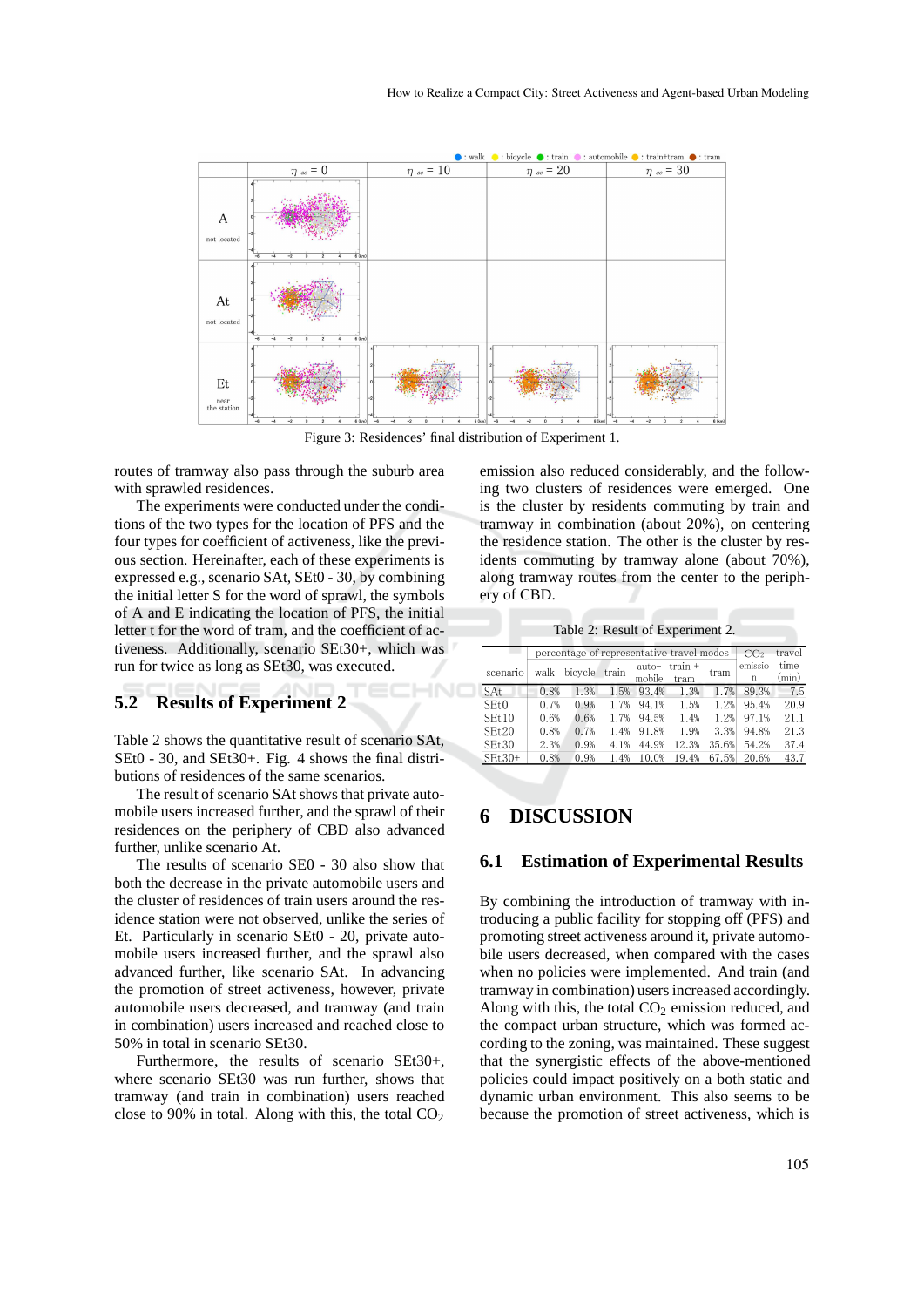

Figure 4: Residences' final distribution of Experiment 2.

incentive to stroll about downtown, was effective to increase tramway users.

On the other hand, where the initial state was sprawl mainly with use of private automobiles, the introduction of tramway could not serve to control further sprawl and use of private automobiles. When combined with the introduction of the public facility and the promotion of street activeness, however, most of private automobile users switched to tramway use, although it took a long period. This suggests that once residents established the lifestyle of low-density residence in suburb and commuting by private automobile, that becomes robust, irreversible, and very difficult to be upset. As for the residence distribution in the same scenario, most of the residences that are distributed along the tramway routes deviated from the initial poly-centric compact city. This, however, can gain the following positive evaluations of a monocentric compact city. First, the residents can live where residences and job locations are nearby based mainly on use of public transportations, resulting in being free from traffic congestion and air pollution. Second, mixed land-use provides the residents with a broad range of social activities, while revitalizing the central urban area.

Simply put, the promotion of street activeness is a policy to lead people to walk by giving them incentives. On the other hand, many successful cases of introducing tramway in the real world are characterized with combining the introduction of tramway with other policies which serve as a benefit for people traveling on foot. That is, this experiment clarified that the introduction of tramway can exert a profound effect only when combined with policies, which lead tramway users' stroll before and after they use a tramway, and how it can offer great benefits.

### **6.2 Validation of the Simulation Model**

Because of the property of emergence in complex self-organizing systems, ABMs should be validated in terms of whether it can capture the basic features of the system in the real-world (Wu, 2002). Pattern-Oriented Modeling (POM) procedure is an effective validation procedure. In POM procedure, after identifying the observed patterns in the real-world characterizing the system to be modeled, an ABM is evaluated by whether the observed patterns are reproduced (Railsback and Grimm, 2011).

First, the history of urban area in Japan for 40 years based on 1970 and the history of residential area in scenario A for the first experiment are very similar, so this scenario can be regarded as reproducing the fact of the constant expansion of urban area in many cities in Japan (Eaton and Eckstein, 1997). Additionally in this scenario, the residence distribution significantly changed from separation between residences and job locations to sprawl on the periphery of CBD. This can be regarded as the reproduction of the growth process of a concentric low-density suburb based on the mono-centric urban model proposed by Alonso (1964) (Alonso, 1964), and subsequently supported by many related researches. Next, the travel mode used by most of the household agents has switched from train to private automobiles. This can be also regarded as the reproduction of the fact that the main travel mode in commuting has switched from train to private automobiles (MLIT, 2016).

Our highly abstracted urban dynamics model based on a small number of elements and simple rules reproduced the above multiple social phenomena which were not directly incorporated into the model. These reproductions demonstrate that the sim